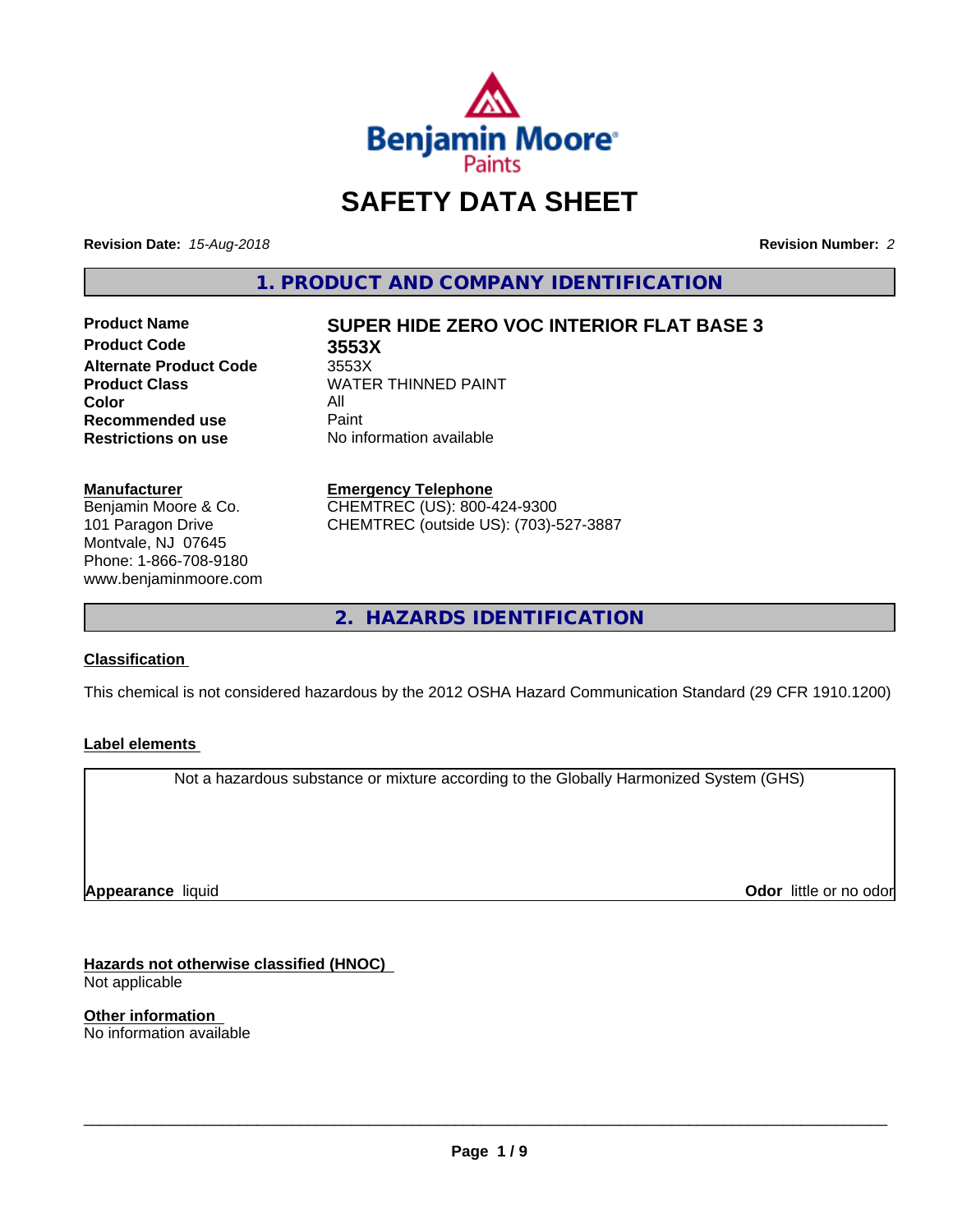# **3. COMPOSITION INFORMATION ON COMPONENTS**

\_\_\_\_\_\_\_\_\_\_\_\_\_\_\_\_\_\_\_\_\_\_\_\_\_\_\_\_\_\_\_\_\_\_\_\_\_\_\_\_\_\_\_\_\_\_\_\_\_\_\_\_\_\_\_\_\_\_\_\_\_\_\_\_\_\_\_\_\_\_\_\_\_\_\_\_\_\_\_\_\_\_\_\_\_\_\_\_\_\_\_\_\_

| <b>Chemical name</b> | <b>CAS No.</b> | Weight-% |
|----------------------|----------------|----------|
| ∟imestone            | 1317-65-3      | ັ        |
| Diatomaceous earth   | 61790-53-2     | ~        |
| Titanium dioxide     | 13463-67-7     |          |

|                                                  | 4. FIRST AID MEASURES                                                                                    |
|--------------------------------------------------|----------------------------------------------------------------------------------------------------------|
| <b>General Advice</b>                            | No hazards which require special first aid measures.                                                     |
| <b>Eye Contact</b>                               | Rinse thoroughly with plenty of water for at least 15 minutes and consult a<br>physician.                |
| <b>Skin Contact</b>                              | Wash off immediately with soap and plenty of water while removing all<br>contaminated clothes and shoes. |
| <b>Inhalation</b>                                | Move to fresh air. If symptoms persist, call a physician.                                                |
| Ingestion                                        | Clean mouth with water and afterwards drink plenty of water. Consult a physician<br>if necessary.        |
| <b>Most Important</b><br><b>Symptoms/Effects</b> | None known.                                                                                              |
| <b>Notes To Physician</b>                        | Treat symptomatically.                                                                                   |

**5. FIRE-FIGHTING MEASURES**

| <b>Suitable Extinguishing Media</b>                                              | Use extinguishing measures that are appropriate to local<br>circumstances and the surrounding environment.                                   |  |
|----------------------------------------------------------------------------------|----------------------------------------------------------------------------------------------------------------------------------------------|--|
| <b>Protective Equipment And Precautions For</b><br><b>Firefighters</b>           | As in any fire, wear self-contained breathing apparatus<br>pressure-demand, MSHA/NIOSH (approved or equivalent)<br>and full protective gear. |  |
| <b>Specific Hazards Arising From The Chemical</b>                                | Closed containers may rupture if exposed to fire or<br>extreme heat.                                                                         |  |
| <b>Sensitivity To Mechanical Impact</b>                                          | No.                                                                                                                                          |  |
| <b>Sensitivity To Static Discharge</b>                                           | No.                                                                                                                                          |  |
| <b>Flash Point Data</b><br>Flash Point (°F)<br>Flash Point (°C)<br><b>Method</b> | Not applicable<br>Not applicable<br>Not applicable                                                                                           |  |
| <b>Flammability Limits In Air</b>                                                |                                                                                                                                              |  |
| Lower flammability limit:                                                        | Not applicable                                                                                                                               |  |
|                                                                                  |                                                                                                                                              |  |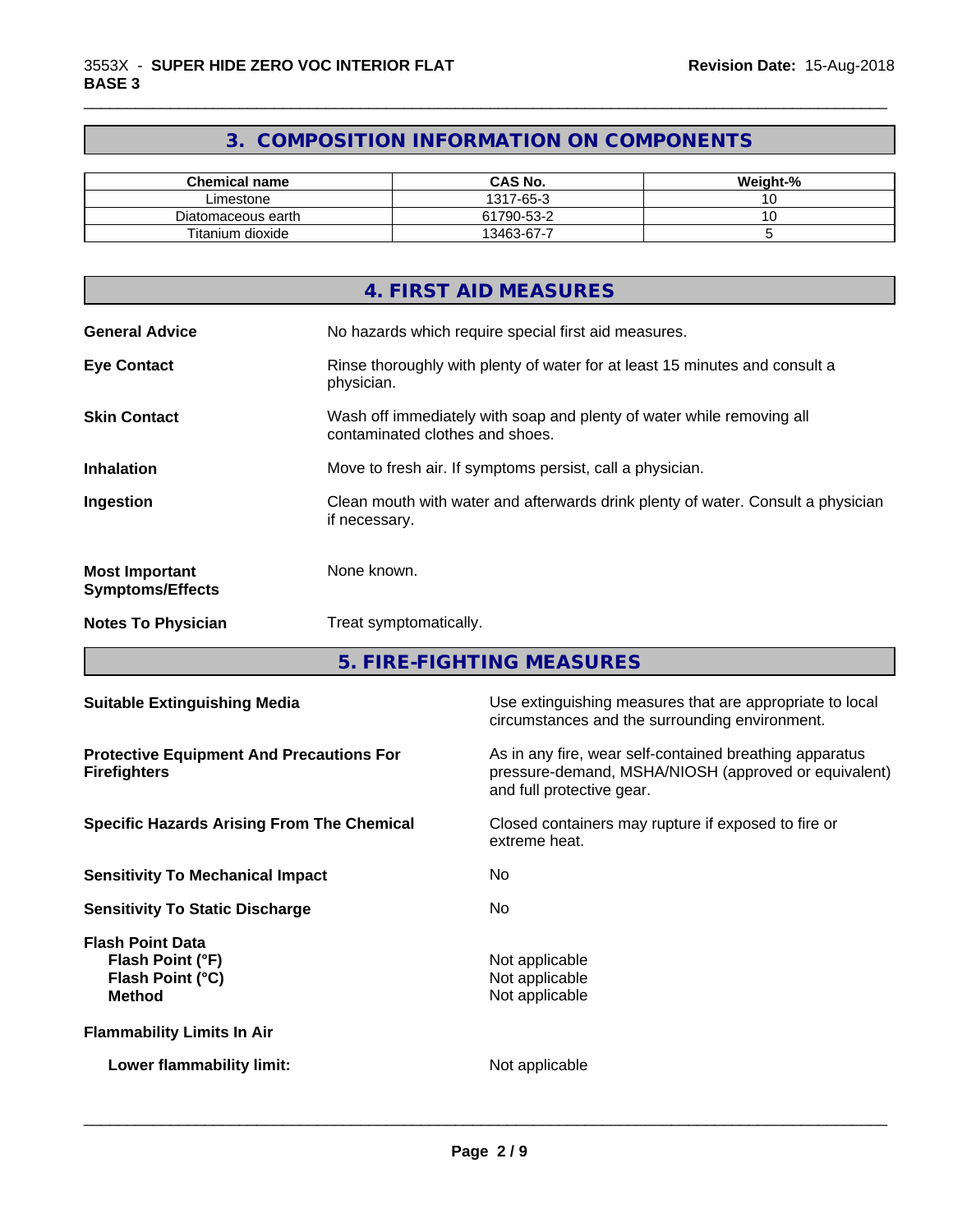# **Upper flammability limit:** Not applicable **NFPA Health:** 1 **Flammability:** 0 **Instability:** 0 **Special:** Not Applicable

\_\_\_\_\_\_\_\_\_\_\_\_\_\_\_\_\_\_\_\_\_\_\_\_\_\_\_\_\_\_\_\_\_\_\_\_\_\_\_\_\_\_\_\_\_\_\_\_\_\_\_\_\_\_\_\_\_\_\_\_\_\_\_\_\_\_\_\_\_\_\_\_\_\_\_\_\_\_\_\_\_\_\_\_\_\_\_\_\_\_\_\_\_

#### **NFPA Legend**

- 0 Not Hazardous
- 1 Slightly
- 2 Moderate
- 3 High
- 4 Severe

*The ratings assigned are only suggested ratings, the contractor/employer has ultimate responsibilities for NFPA ratings where this system is used.*

*Additional information regarding the NFPA rating system is available from the National Fire Protection Agency (NFPA) at www.nfpa.org.*

# **6. ACCIDENTAL RELEASE MEASURES**

| <b>Personal Precautions</b>      | Avoid contact with skin, eyes and clothing. Ensure adequate ventilation.                                                                                                         |  |
|----------------------------------|----------------------------------------------------------------------------------------------------------------------------------------------------------------------------------|--|
| <b>Other Information</b>         | Prevent further leakage or spillage if safe to do so.                                                                                                                            |  |
| <b>Environmental precautions</b> | See Section 12 for additional Ecological Information.                                                                                                                            |  |
| <b>Methods for Cleaning Up</b>   | Soak up with inert absorbent material. Sweep up and shovel into suitable<br>containers for disposal.                                                                             |  |
|                                  | 7. HANDLING AND STORAGE                                                                                                                                                          |  |
| Handling                         | Avoid contact with skin, eyes and clothing. Avoid breathing vapors, spray mists or<br>sanding dust. In case of insufficient ventilation, wear suitable respiratory<br>equipment. |  |
| <b>Storage</b>                   | Keep container tightly closed. Keep out of the reach of children.                                                                                                                |  |

**Incompatible Materials** No information available

# **8. EXPOSURE CONTROLS/PERSONAL PROTECTION**

#### **Exposure Limits**

| <b>Chemical name</b> | <b>ACGIH TLV</b>  | <b>OSHA PEL</b>            |
|----------------------|-------------------|----------------------------|
| Limestone            | N/E               | 15 mg/m <sup>3</sup> - TWA |
|                      |                   | $5 \text{ mg/m}^3$ - TWA   |
| Diatomaceous earth   | N/E               |                            |
|                      |                   | 20 mppcf - TWA             |
| Titanium dioxide     | 10 mg/m $3$ - TWA | 15 mg/m $3$ - TWA          |

#### **Legend**

ACGIH - American Conference of Governmental Industrial Hygienists Exposure Limits OSHA - Occupational Safety & Health Administration Exposure Limits N/E - Not Established

**Engineering Measures** Ensure adequate ventilation, especially in confined areas.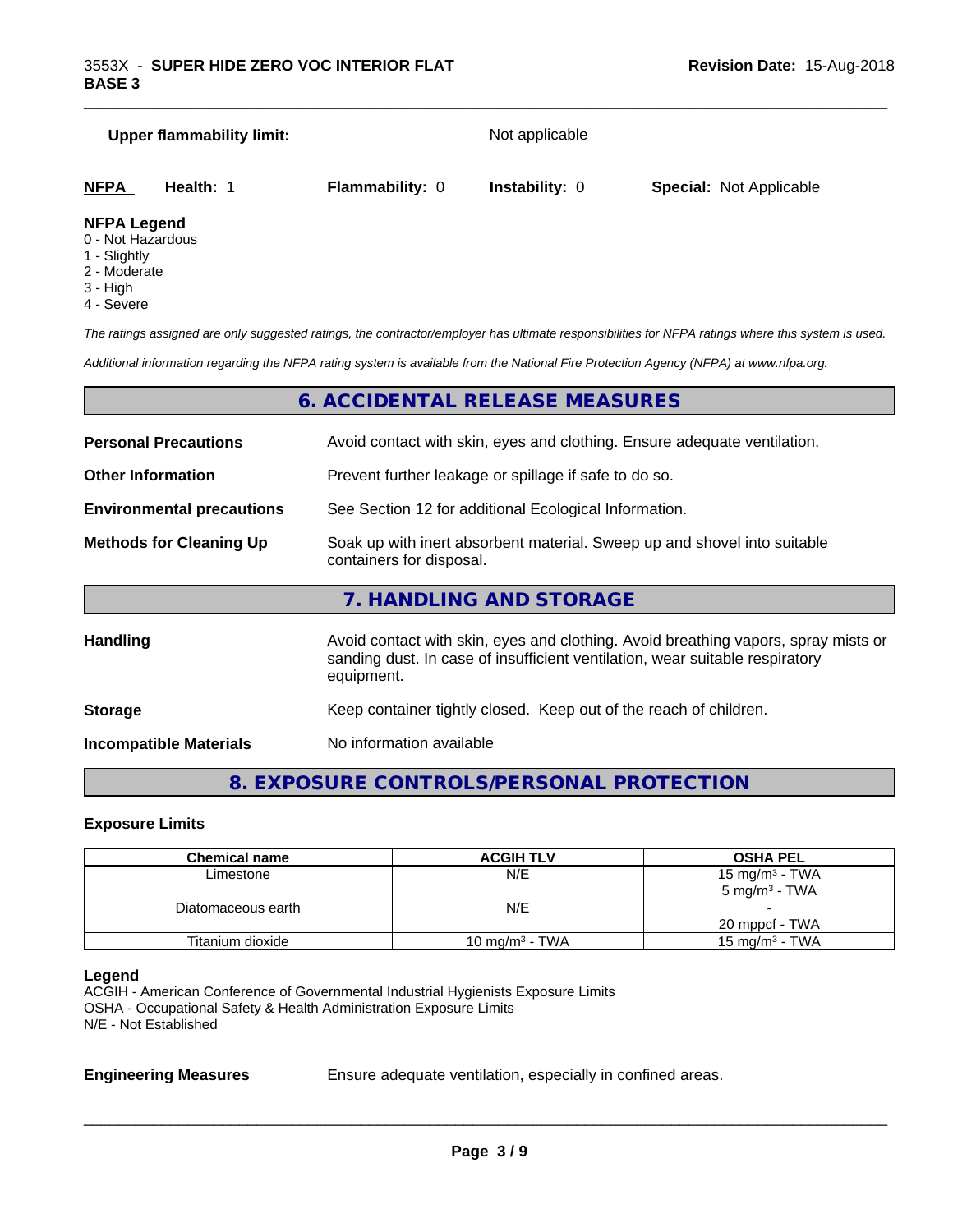| <b>Personal Protective Equipment</b> |                                                                                                                                     |
|--------------------------------------|-------------------------------------------------------------------------------------------------------------------------------------|
| <b>Eye/Face Protection</b>           | Safety glasses with side-shields.                                                                                                   |
| <b>Skin Protection</b>               | Protective gloves and impervious clothing.                                                                                          |
| <b>Respiratory Protection</b>        | In case of insufficient ventilation wear suitable respiratory equipment.                                                            |
| <b>Hygiene Measures</b>              | Avoid contact with skin, eyes and clothing. Remove and wash contaminated<br>clothing before re-use. Wash thoroughly after handling. |

# **9. PHYSICAL AND CHEMICAL PROPERTIES**

**Appearance** liquid **Odor** little or no odor **Odor Threshold** No information available **Density (lbs/gal)** 9.9 - 10.0 **Specific Gravity** 1.18 - 1.20 **pH pH**  $\blacksquare$ **Viscosity (cps)** <br> **Viscosity (cps)** No information available<br>
No information available<br>
No information available **Solubility(ies)**<br> **No** information available<br> **Water solubility**<br> **Water solubility Evaporation Rate No information available No information available Vapor pressure @20 °C (kPa)** No information available **Vapor density**<br> **Vapor density**<br> **With % Solids**<br>
With % Solids  $30 - 40$ Wt. % Solids **Vol. % Solids** 20 - 30 **Wt. % Volatiles** 60 - 70 **Vol. % Volatiles** 70 - 80 **VOC Regulatory Limit (g/L)** < 5 **Boiling Point (°F) Boiling Point (°C)** 100 **Freezing Point (°F)** 32 **Freezing Point (°C)** 0 **Flash Point (°F)**<br> **Flash Point (°C)**<br> **Flash Point (°C)**<br> **C Flash Point (°C) Method** Not applicable Not applicable **Flammability (solid, gas)**<br> **Upper flammability limit:**<br>
Upper flammability limit:<br>  $\begin{array}{ccc}\n\bullet & \bullet & \bullet \\
\bullet & \bullet & \bullet\n\end{array}$ **Upper flammability limit: Lower flammability limit:** Not applicable **Autoignition Temperature (°F)** No information available **Autoignition Temperature (°C)** No information available **Decomposition Temperature (°F)** No information available<br> **Decomposition Temperature (°C)** No information available **Decomposition Temperature (°C)**<br>Partition coefficient

**No information available No information available** 

\_\_\_\_\_\_\_\_\_\_\_\_\_\_\_\_\_\_\_\_\_\_\_\_\_\_\_\_\_\_\_\_\_\_\_\_\_\_\_\_\_\_\_\_\_\_\_\_\_\_\_\_\_\_\_\_\_\_\_\_\_\_\_\_\_\_\_\_\_\_\_\_\_\_\_\_\_\_\_\_\_\_\_\_\_\_\_\_\_\_\_\_\_

**10. STABILITY AND REACTIVITY**

**Not Applicable** 

**Prevent from freezing.** 

 $\overline{\phantom{a}}$  ,  $\overline{\phantom{a}}$  ,  $\overline{\phantom{a}}$  ,  $\overline{\phantom{a}}$  ,  $\overline{\phantom{a}}$  ,  $\overline{\phantom{a}}$  ,  $\overline{\phantom{a}}$  ,  $\overline{\phantom{a}}$  ,  $\overline{\phantom{a}}$  ,  $\overline{\phantom{a}}$  ,  $\overline{\phantom{a}}$  ,  $\overline{\phantom{a}}$  ,  $\overline{\phantom{a}}$  ,  $\overline{\phantom{a}}$  ,  $\overline{\phantom{a}}$  ,  $\overline{\phantom{a}}$ 

Stable under normal conditions.

| Reactivity                 |  |
|----------------------------|--|
| Chemical Stability         |  |
| <b>Conditions to avoid</b> |  |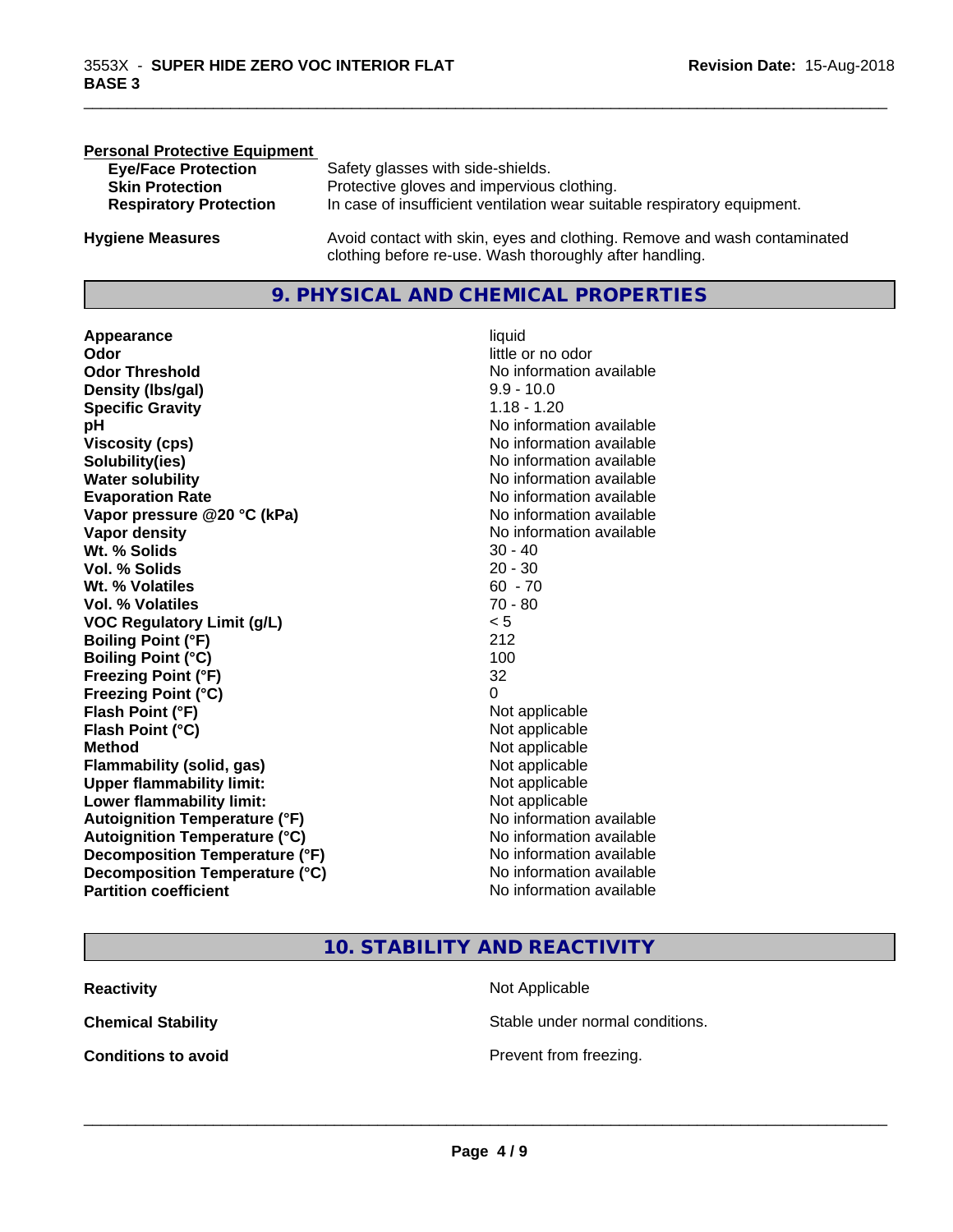| <b>Incompatible Materials</b>                                                                                                                                                                                                                                                                                                                                                         | No materials to be especially mentioned.                                                                                                                                                                                                                                                                                                                                                                                                                                                                                                                                         |
|---------------------------------------------------------------------------------------------------------------------------------------------------------------------------------------------------------------------------------------------------------------------------------------------------------------------------------------------------------------------------------------|----------------------------------------------------------------------------------------------------------------------------------------------------------------------------------------------------------------------------------------------------------------------------------------------------------------------------------------------------------------------------------------------------------------------------------------------------------------------------------------------------------------------------------------------------------------------------------|
| <b>Hazardous Decomposition Products</b>                                                                                                                                                                                                                                                                                                                                               | None under normal use.                                                                                                                                                                                                                                                                                                                                                                                                                                                                                                                                                           |
| <b>Possibility of hazardous reactions</b>                                                                                                                                                                                                                                                                                                                                             | None under normal conditions of use.                                                                                                                                                                                                                                                                                                                                                                                                                                                                                                                                             |
|                                                                                                                                                                                                                                                                                                                                                                                       | 11. TOXICOLOGICAL INFORMATION                                                                                                                                                                                                                                                                                                                                                                                                                                                                                                                                                    |
| <b>Product Information</b>                                                                                                                                                                                                                                                                                                                                                            |                                                                                                                                                                                                                                                                                                                                                                                                                                                                                                                                                                                  |
| Information on likely routes of exposure                                                                                                                                                                                                                                                                                                                                              |                                                                                                                                                                                                                                                                                                                                                                                                                                                                                                                                                                                  |
| <b>Principal Routes of Exposure</b>                                                                                                                                                                                                                                                                                                                                                   | Eye contact, skin contact and inhalation.                                                                                                                                                                                                                                                                                                                                                                                                                                                                                                                                        |
| <b>Acute Toxicity</b>                                                                                                                                                                                                                                                                                                                                                                 |                                                                                                                                                                                                                                                                                                                                                                                                                                                                                                                                                                                  |
| <b>Product Information</b>                                                                                                                                                                                                                                                                                                                                                            | No information available                                                                                                                                                                                                                                                                                                                                                                                                                                                                                                                                                         |
|                                                                                                                                                                                                                                                                                                                                                                                       | Symptoms related to the physical, chemical and toxicological characteristics                                                                                                                                                                                                                                                                                                                                                                                                                                                                                                     |
| <b>Symptoms</b>                                                                                                                                                                                                                                                                                                                                                                       | No information available                                                                                                                                                                                                                                                                                                                                                                                                                                                                                                                                                         |
|                                                                                                                                                                                                                                                                                                                                                                                       | Delayed and immediate effects as well as chronic effects from short and long-term exposure                                                                                                                                                                                                                                                                                                                                                                                                                                                                                       |
| Eye contact<br><b>Skin contact</b><br><b>Inhalation</b><br>Ingestion<br><b>Sensitization</b><br><b>Neurological Effects</b><br><b>Mutagenic Effects</b><br><b>Reproductive Effects</b><br><b>Developmental Effects</b><br><b>Target organ effects</b><br><b>STOT - single exposure</b><br><b>STOT - repeated exposure</b><br><b>Other adverse effects</b><br><b>Aspiration Hazard</b> | May cause slight irritation.<br>Substance may cause slight skin irritation. Prolonged or repeated contact may dry<br>skin and cause irritation.<br>May cause irritation of respiratory tract.<br>Ingestion may cause gastrointestinal irritation, nausea, vomiting and diarrhea.<br>No information available<br>No information available.<br>No information available.<br>No information available.<br>No information available.<br>No information available.<br>No information available.<br>No information available.<br>No information available.<br>No information available |
| <b>Numerical measures of toxicity</b>                                                                                                                                                                                                                                                                                                                                                 |                                                                                                                                                                                                                                                                                                                                                                                                                                                                                                                                                                                  |
|                                                                                                                                                                                                                                                                                                                                                                                       | The following values are calculated based on chapter 3.1 of the GHS document                                                                                                                                                                                                                                                                                                                                                                                                                                                                                                     |
| <b>ATEmix (oral)</b>                                                                                                                                                                                                                                                                                                                                                                  | 22273 mg/kg                                                                                                                                                                                                                                                                                                                                                                                                                                                                                                                                                                      |
|                                                                                                                                                                                                                                                                                                                                                                                       |                                                                                                                                                                                                                                                                                                                                                                                                                                                                                                                                                                                  |

### **Component Information**

Titanium dioxide LD50 Oral: > 10000 mg/kg (Rat)

#### **Carcinogenicity**

*The information below indicateswhether each agency has listed any ingredient as a carcinogen:.*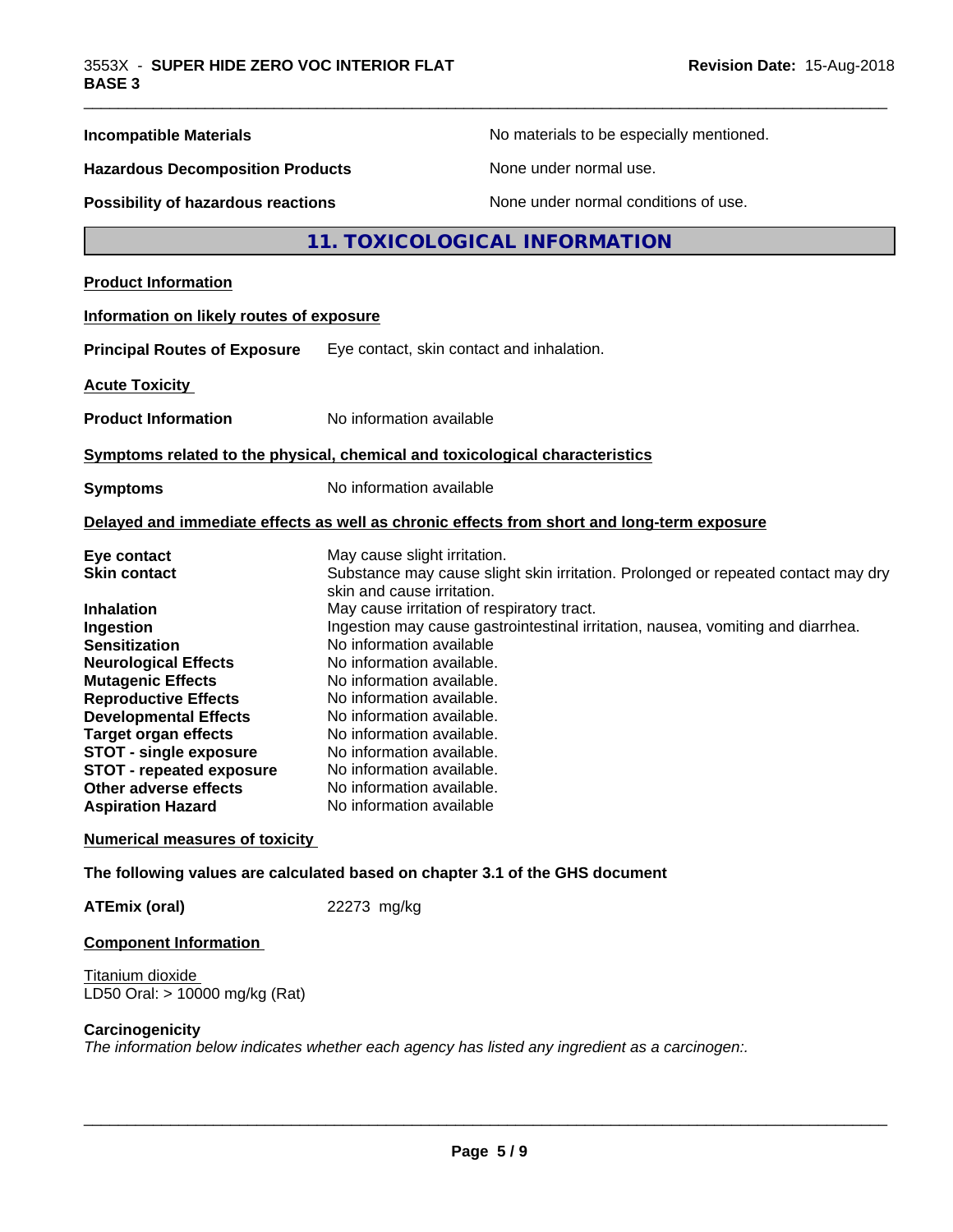#### 3553X - **SUPER HIDE ZERO VOC INTERIOR FLAT BASE 3**

| <b>Chemical</b><br>name                                                                                                                         | <b>IARC</b>          | <b>NTP</b> | <b>OSHA</b> |
|-------------------------------------------------------------------------------------------------------------------------------------------------|----------------------|------------|-------------|
|                                                                                                                                                 | Possible Human<br>2B |            | Listed      |
| <b>The Contract of the Contract of the Contract of the Contract of the Contract of the Contract of the Contract o</b><br>n dioxide<br>l itanıum | Carcinoɑen           |            |             |

\_\_\_\_\_\_\_\_\_\_\_\_\_\_\_\_\_\_\_\_\_\_\_\_\_\_\_\_\_\_\_\_\_\_\_\_\_\_\_\_\_\_\_\_\_\_\_\_\_\_\_\_\_\_\_\_\_\_\_\_\_\_\_\_\_\_\_\_\_\_\_\_\_\_\_\_\_\_\_\_\_\_\_\_\_\_\_\_\_\_\_\_\_

• Although IARC has classified titanium dioxide as possibly carcinogenic to humans (2B), their summary concludes: "No significant exposure to titanium dioxide is thought to occur during the use of products in which titanium dioxide is bound to other materials, such as paint."

#### **Legend**

IARC - International Agency for Research on Cancer NTP - National Toxicity Program OSHA - Occupational Safety & Health Administration

**12. ECOLOGICAL INFORMATION**

#### **Ecotoxicity Effects**

The environmental impact of this product has not been fully investigated.

#### **Product Information**

# **Acute Toxicity to Fish**

No information available

#### **Acute Toxicity to Aquatic Invertebrates**

No information available

#### **Acute Toxicity to Aquatic Plants**

No information available

#### **Persistence / Degradability**

No information available.

#### **Bioaccumulation**

No information available.

#### **Mobility in Environmental Media**

No information available.

#### **Ozone**

No information available

#### **Component Information**

#### **Acute Toxicity to Fish**

Titanium dioxide  $LC50:$  > 1000 mg/L (Fathead Minnow - 96 hr.)

#### **Acute Toxicity to Aquatic Invertebrates**

No information available

#### **Acute Toxicity to Aquatic Plants**

No information available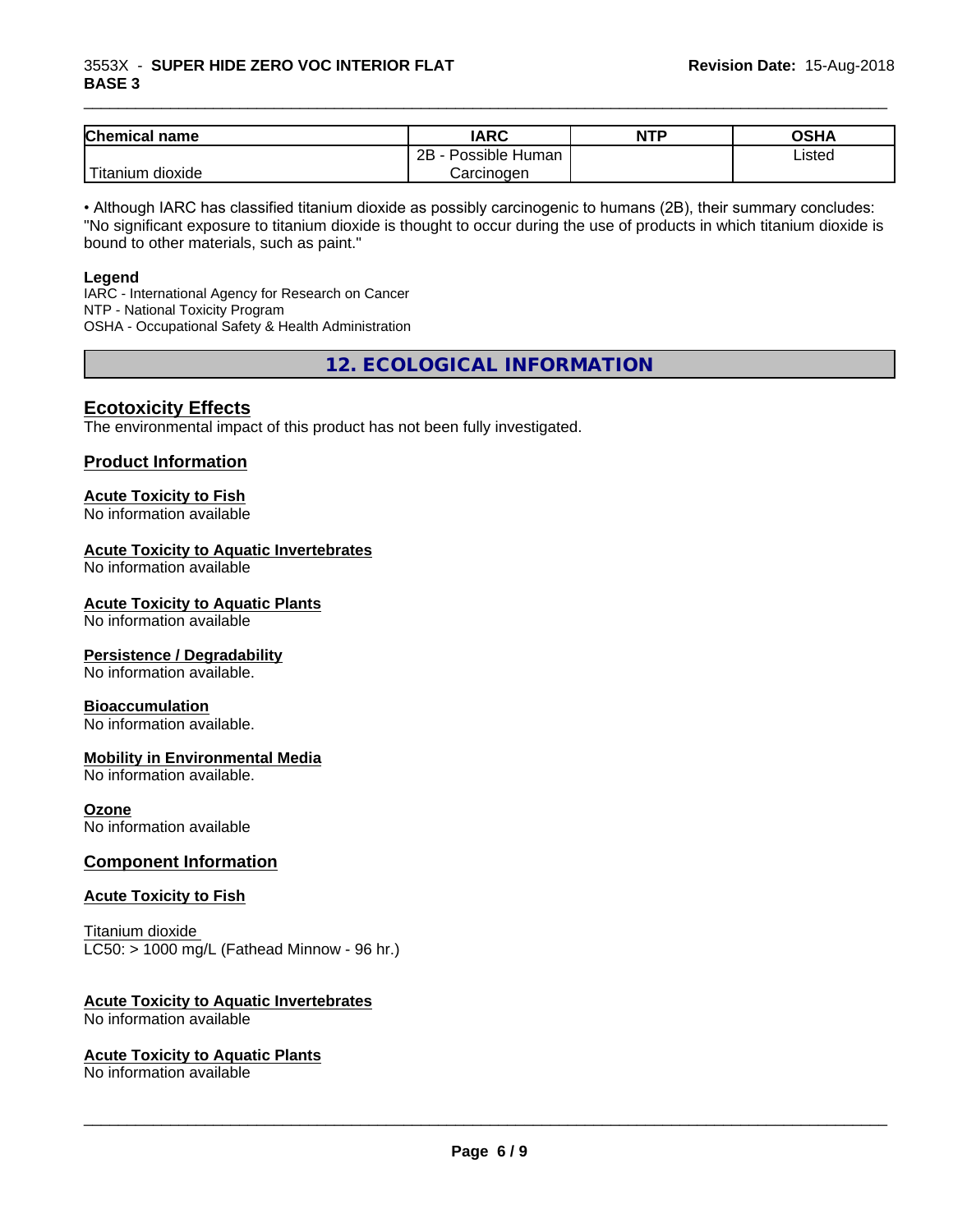|                              | 13. DISPOSAL CONSIDERATIONS                                                                                                                                                                                               |
|------------------------------|---------------------------------------------------------------------------------------------------------------------------------------------------------------------------------------------------------------------------|
| <b>Waste Disposal Method</b> | Dispose of in accordance with federal, state, and local regulations. Local<br>requirements may vary, consult your sanitation department or state-designated<br>environmental protection agency for more disposal options. |
|                              | 14. TRANSPORT INFORMATION                                                                                                                                                                                                 |
| <b>DOT</b>                   | Not regulated                                                                                                                                                                                                             |
| <b>ICAO / IATA</b>           | Not regulated                                                                                                                                                                                                             |
| <b>IMDG/IMO</b>              | Not regulated                                                                                                                                                                                                             |
|                              | <b>15. REGULATORY INFORMATION</b>                                                                                                                                                                                         |
| .                            |                                                                                                                                                                                                                           |

\_\_\_\_\_\_\_\_\_\_\_\_\_\_\_\_\_\_\_\_\_\_\_\_\_\_\_\_\_\_\_\_\_\_\_\_\_\_\_\_\_\_\_\_\_\_\_\_\_\_\_\_\_\_\_\_\_\_\_\_\_\_\_\_\_\_\_\_\_\_\_\_\_\_\_\_\_\_\_\_\_\_\_\_\_\_\_\_\_\_\_\_\_

## **International Inventories**

| <b>TSCA: United States</b> | Yes - All components are listed or exempt. |
|----------------------------|--------------------------------------------|
| <b>DSL: Canada</b>         | Yes - All components are listed or exempt. |

# **Federal Regulations**

| SARA 311/312 hazardous categorization |    |  |
|---------------------------------------|----|--|
| Acute health hazard                   | Nο |  |
| Chronic Health Hazard                 | No |  |
| Fire hazard                           | No |  |
| Sudden release of pressure hazard     | No |  |
| Reactive Hazard                       | No |  |

#### **SARA 313**

Section 313 of Title III of the Superfund Amendments and Reauthorization Act of 1986 (SARA). This product contains a chemical or chemicals which are subject to the reporting requirements of the Act and Title 40 of the Code of Federal Regulations, Part 372:

*None*

## **Clean Air Act,Section 112 Hazardous Air Pollutants (HAPs) (see 40 CFR 61)**

This product contains the following HAPs:

*None*

# **US State Regulations**

## **California Proposition 65**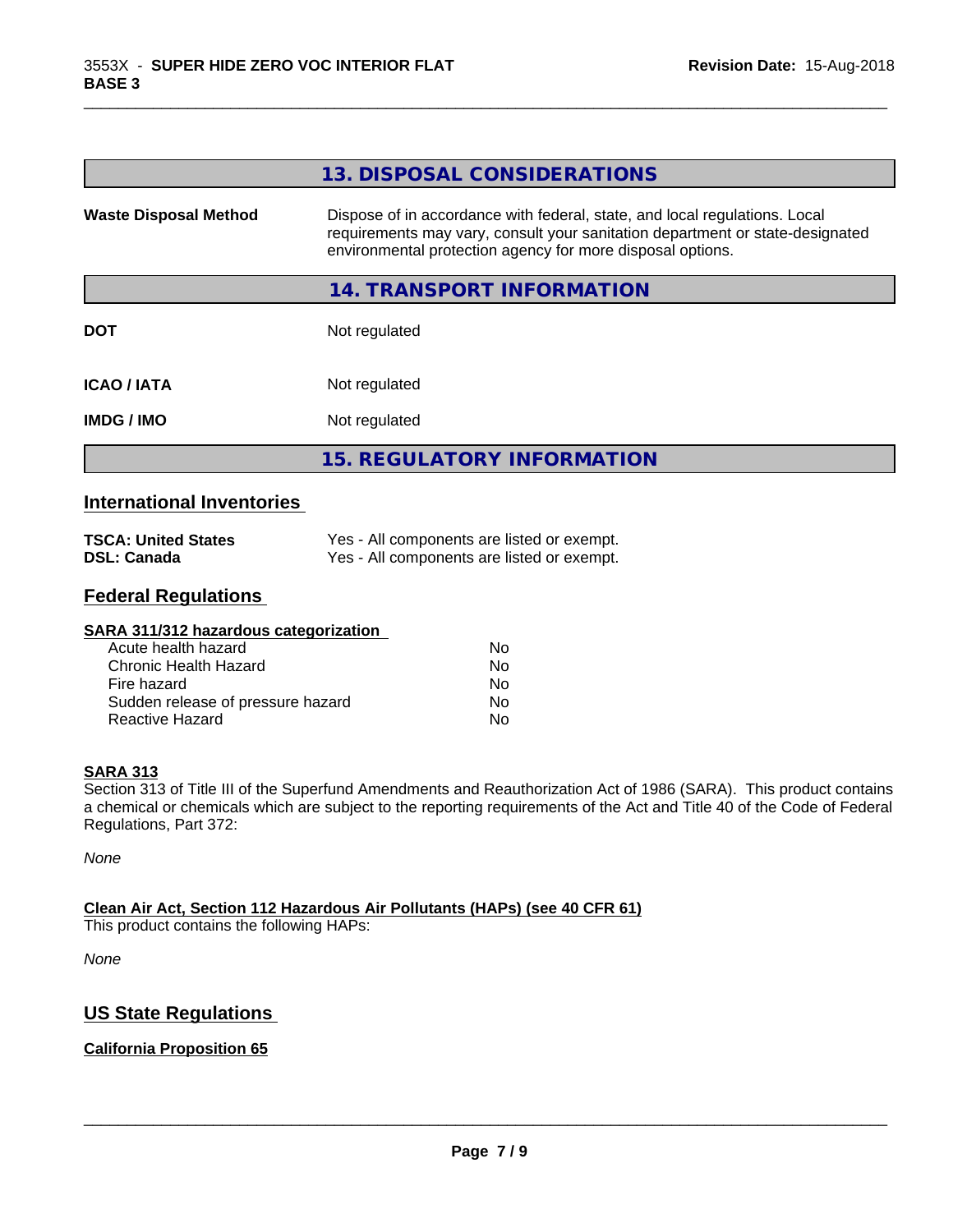# **WARNING:** Cancer and Reproductive Harm– www.P65warnings.ca.gov

#### **State Right-to-Know**

| <b>Chemical name</b> | <b>Massachusetts</b> | <b>New Jersey</b> | Pennsylvania |
|----------------------|----------------------|-------------------|--------------|
| Limestone            |                      |                   |              |
| Diatomaceous earth   |                      |                   |              |
| Titanium dioxide     |                      |                   |              |

#### **Legend**

X - Listed

# **16. OTHER INFORMATION**

**HMIS** - **Health:** 1 **Flammability:** 0 **Reactivity:** 0 **PPE:** -

#### **HMIS Legend**

- 0 Minimal Hazard
- 1 Slight Hazard
- 2 Moderate Hazard
- 3 Serious Hazard
- 4 Severe Hazard
- **Chronic Hazard**
- X Consult your supervisor or S.O.P. for "Special" handling instructions.

*Note: The PPE rating has intentionally been left blank. Choose appropriate PPE that will protect employees from the hazards the material will present under the actual normal conditions of use.*

*Caution: HMISÒ ratings are based on a 0-4 rating scale, with 0 representing minimal hazards or risks, and 4 representing significant hazards or risks. Although HMISÒ ratings are not required on MSDSs under 29 CFR 1910.1200, the preparer, has chosen to provide them. HMISÒ ratings are to be used only in conjunction with a fully implemented HMISÒ program by workers who have received appropriate HMISÒ training. HMISÒ is a registered trade and service mark of the NPCA. HMISÒ materials may be purchased exclusively from J. J. Keller (800) 327-6868.*

 **WARNING!** If you scrape, sand, or remove old paint, you may release lead dust. LEAD IS TOXIC. EXPOSURE TO LEAD DUST CAN CAUSE SERIOUS ILLNESS, SUCH AS BRAIN DAMAGE, ESPECIALLY IN CHILDREN. PREGNANT WOMEN SHOULD ALSO AVOID EXPOSURE.Wear a NIOSH approved respirator to control lead exposure. Clean up carefully with a HEPA vacuum and a wet mop. Before you start, find out how to protect yourself and your family by contacting the National Lead Information Hotline at 1-800-424-LEAD or log on to www.epa.gov/lead.

| <b>Prepared By</b>      | <b>Product Stewardship Department</b><br>Benjamin Moore & Co.<br>101 Paragon Drive<br>Montvale, NJ 07645<br>800-225-5554 |
|-------------------------|--------------------------------------------------------------------------------------------------------------------------|
| <b>Revision Date:</b>   | 15-Aug-2018                                                                                                              |
| <b>Revision Summary</b> | Not available                                                                                                            |

#### Disclaimer

The information contained herein is presented in good faith and believed to be accurate as of the effective date shown